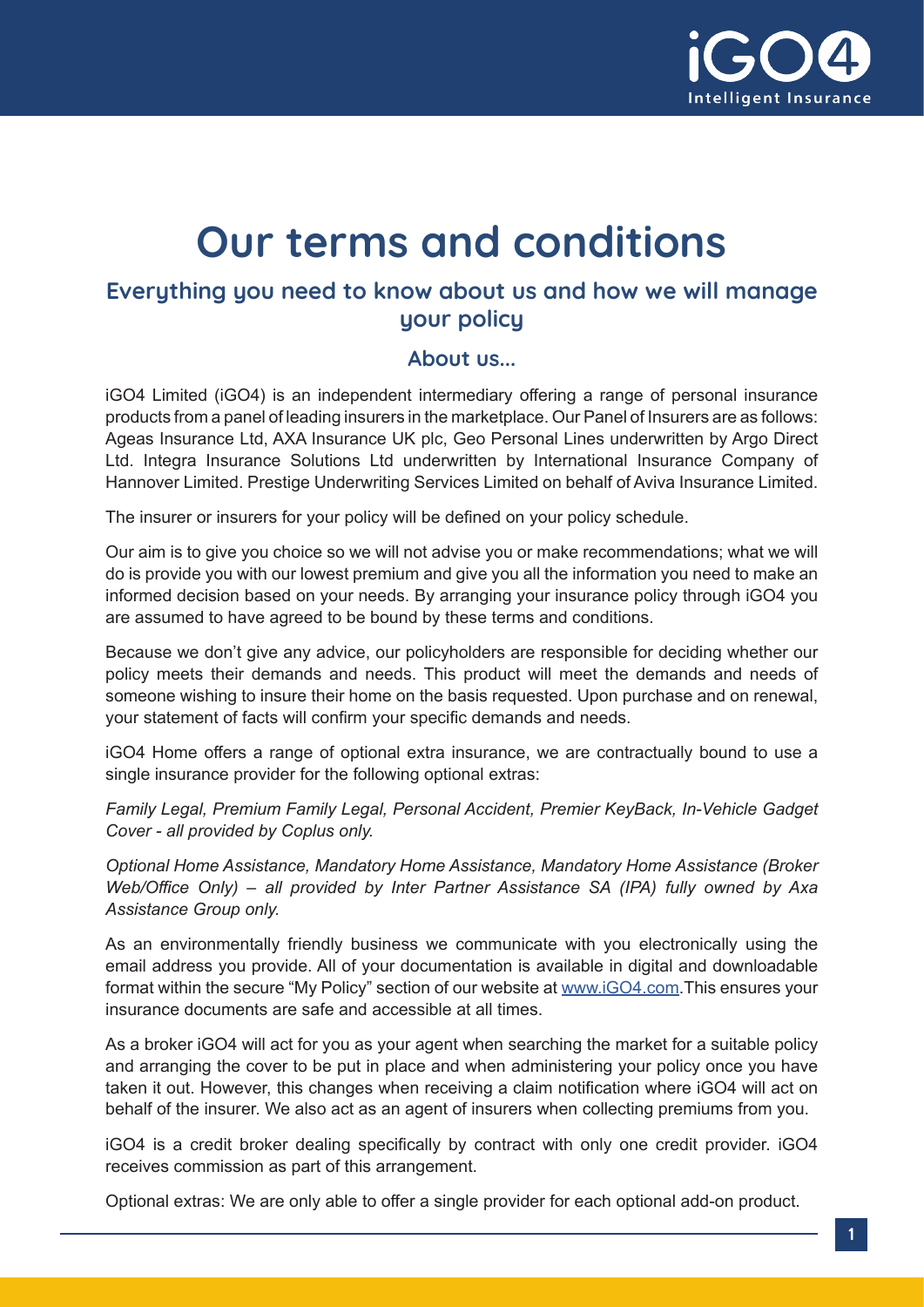

# **Who regulates us?**

iGO4 is authorised and regulated by the Financial Conduct Authority (FCA), our FCA registration number is 536726 and our registered address is iGO4 House, Staniland Way, Peterborough, PE4 6JT. Our permitted business is assisting in the arrangement, administration and performance of a contract of insurance, and credit broking.

You can check our details on the FCA's register by visiting their website **[www.fca.org.uk](http://www.fca.org.uk)**. Please note that the Financial Conduct Authority, the Financial Ombudsman Service and the Financial Services Compensation Scheme do not operate in respect of risks in the Channel Islands or the Isle of Man.

## **Keep us updated…**

You have a legal obligation to provide accurate information in response to our questions and to take reasonable care not to make a misrepresentation in connection with your policy.

You must notify us immediately of any changes to the information you have provided, as failure to do so could mean that your policy may not protect you.You must take reasonable care to ensure any changes to the information provided are declared as this may affect your current policy, but may also influence the acceptance and assessment of the insurer's renewal terms. The reason why this is so important is that if you fail to tell us or the insurer, the insurer may not pay a part or all of your claim and may cancel your policy. You may find it difficult to re-arrange cover because you did not tell an insurer everything when asked, and you will have to disclose this fact when you reapply for insurance.

### **What you will have to pay for our services…**

iGO4 receives payment for arranging insurance policies in the form of commission paid by the insurer that provides your cover, this is a percentage of your premium and is included in the premium you pay. In addition to your premium, the following charges may be applied by us during the life of your policy including certain fees which you pay directly to us:

| All changes to your<br>policy         | In addition to any premium charged by the insurer, iGO4 will charge<br>the following fees when changes are made to your policy:                                                                         |
|---------------------------------------|---------------------------------------------------------------------------------------------------------------------------------------------------------------------------------------------------------|
|                                       | Completed online - £0.00                                                                                                                                                                                |
|                                       | Completed offline by us or via our call centre - £35.00                                                                                                                                                 |
| <b>Cancellation of your</b><br>policy | Your policy is a contract for 12 months. If your insurance is cancelled<br>for any reason you will be charged £75.00 in addition to the charge<br>made by your insurer for the cover you have received. |
|                                       | iGO4's commission is non-refundable in the event of the policy being<br>cancelled after the first 14 days.                                                                                              |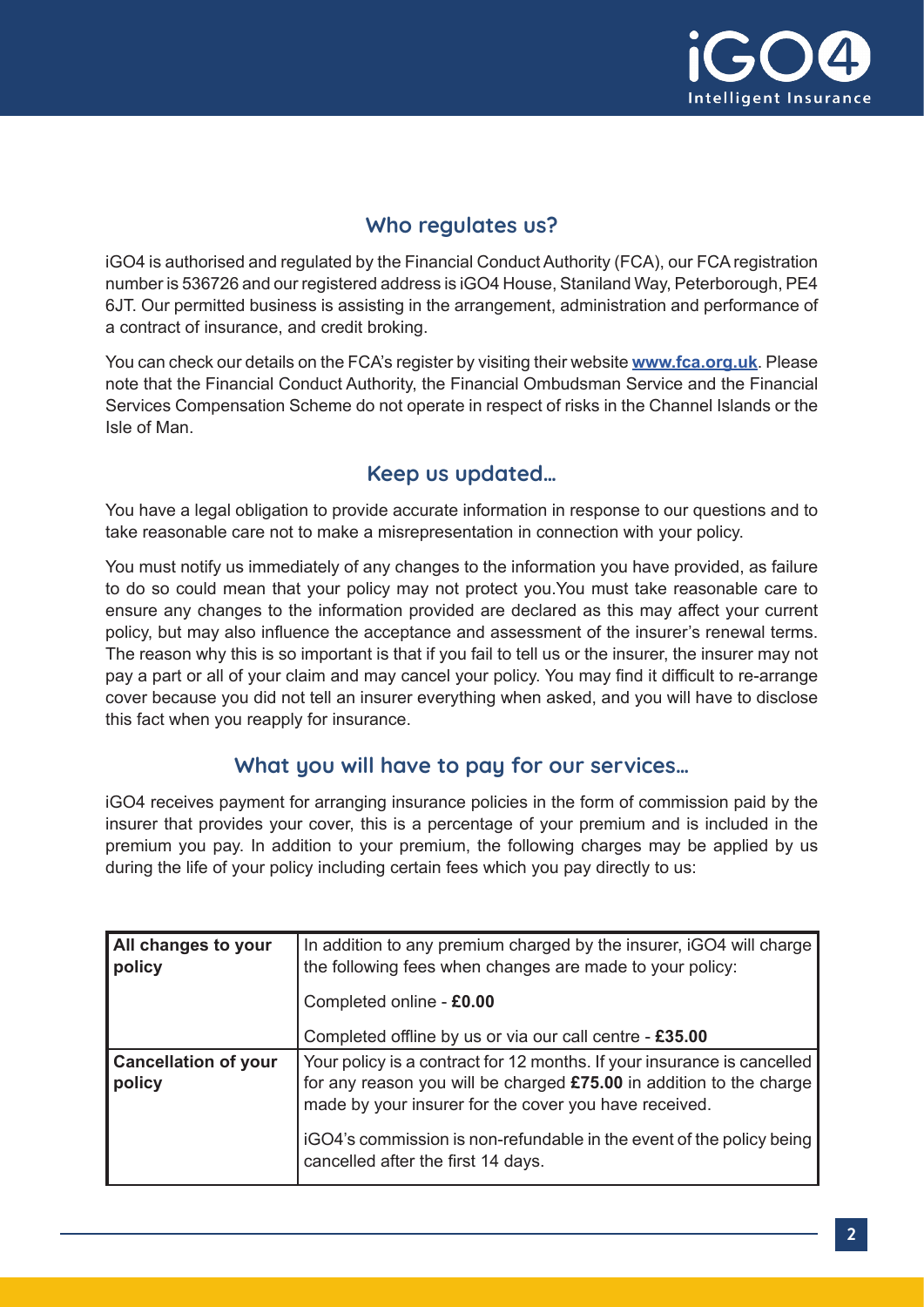

| <b>Other charges that</b><br>may apply | If you are paying your premium by monthly instalments you may be<br>charged £30.00 for any failed monthly instalment collection by your<br>finance provider. |
|----------------------------------------|--------------------------------------------------------------------------------------------------------------------------------------------------------------|
|                                        | iGO4 will apply a £20.00 fee if the debt is sent to the debt collection<br>agency.                                                                           |
|                                        | If you do not return any documentation that we request within the<br>time allocated we may charge you a late document fee of £20.00.                         |

### **Payment options…**

We accept payment by most major credit and debit cards.

If you choose to pay your premium by instalments this will be via a finance arrangement, which will be in your name and subject to interest charges that we will confirm to you when providing the full details. Importantly, the instalment arrangement (credit agreement) you will enter into will be with the finance company not iGO4. It is an entirely separate contract irrespective of the insurance contract.

So that they have the necessary information to assess your application, prevent fraud and ensure that you are offered the best payment option for your needs, our funding agency Close Brothers Limited trading as Close Brothers Premium Finance will use credit referencing agencies for a hard credit check for new policies, renewals and in certain circumstances where policy amendments are requested, to check you can afford to pay. As this is a hard credit check, your entire credit history will be searched and a mark will be left on your credit report, so whenever prospective lenders look at your credit report they can see you applied for credit and whether you were accepted. This affordability assessment will take place after you have applied for a credit agreement.

If your application is unsuccessful, Close Brothers will contact you to inform you. This will not invalidate your insurance - however, you will be required to pay for your policy in one full payment.

In the event of your failure to meet the contractual obligations regarding payment, the finance provider will cancel the credit agreement and charge the funded balance back to iGO4. iGO4 will then contact you directly regarding payment for your insurance policy. Please note that you will be liable to pay any costs and charges to your finance company if you do not keep up your repayments, in addition to any charges payable to iGO4.

Before your premium is paid to the relevant insurer, and for your protection, we hold your money as an agent of the insurer. This means the premium is treated as having been received by the insurer as soon as it is received by us. Any refund due to you from the insurer may also be held by us as the agent prior to it being paid to you.

### **Your right to cancel…**

Please contact us if you wish to cancel your policy. You have a legal right to cancel for any reason within 14 days of receiving the full policy terms. A charge will apply for the period of cover provided and in addition an administration charge will apply as shown under **"What you will**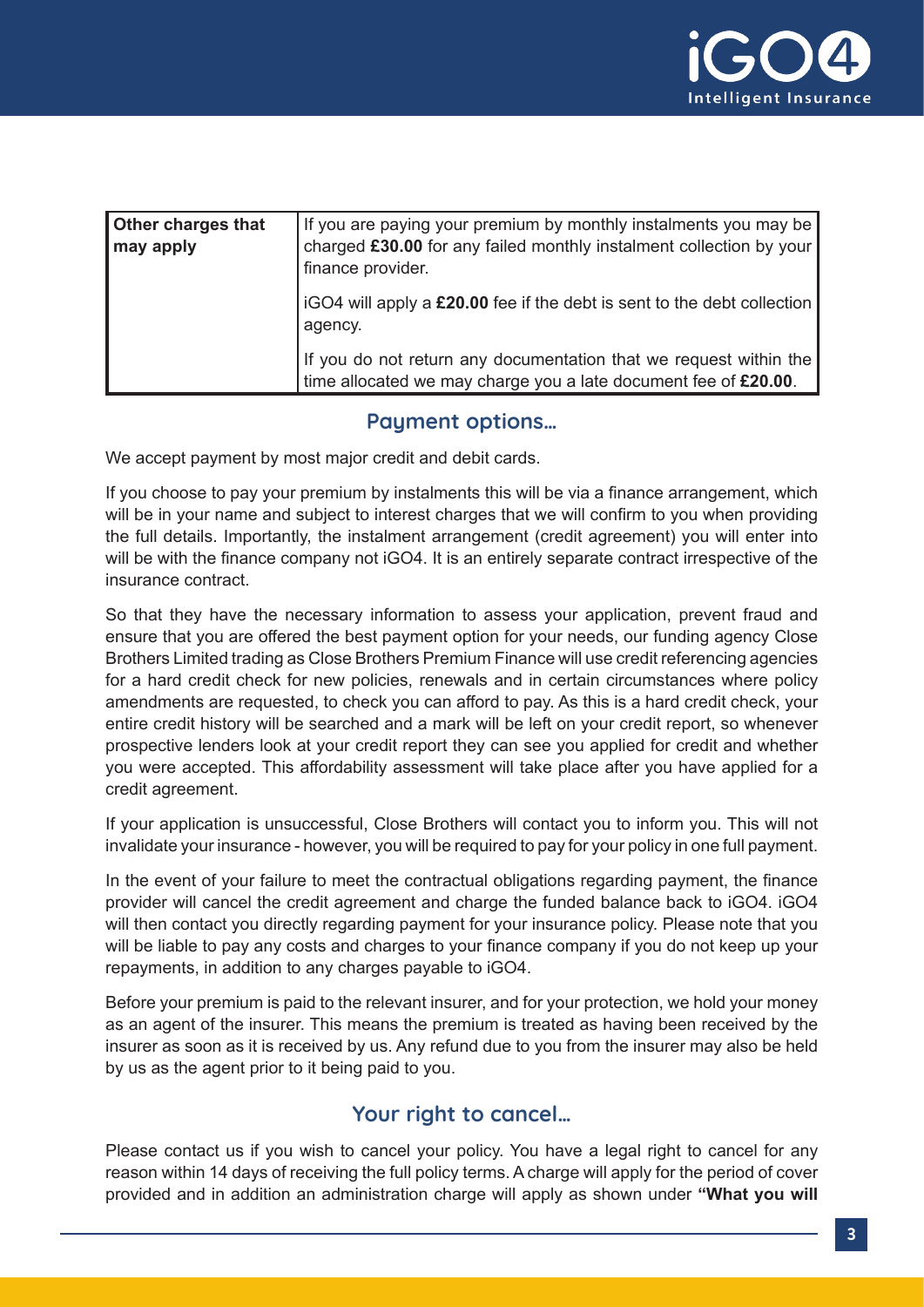

#### **have to pay for our services…"**

After 14 days you may cancel this agreement with us at any time subject to the charges detailed under **"What you will have to pay for our services…"** There will be no refund for any additional product that you choose alongside your policy after 14 days from the start date of your policy.

We also reserve the right to cancel this agreement at any time if there are valid grounds for doing so. We will provide you with sufficient time to re-arrange your insurance and we will notify you of termination in writing via e-mail or letter, together with an explanation if appropriate. Valid reasons may include but are not limited to:

- where we, or your premium finance provider have been unable to collect a premium payment;
- where you are required to send us information in accordance with the terms of your quotation and you fail to do so;
- where we reasonably suspect fraud; or
- use of threatening or abusive behaviour or language, or intimidation or bullying of our staff or underwriters.

Should your policy be cancelled for any reason there will be no return of premium if a claim has been made during the current period of insurance. If you pay by instalments, please also refer to your credit agreement.

# **If you need to complain…**

We want your experience with us to be second to none but if this is not the case, we want to know about it. If you have a complaint you can let us know by calling our Customer Service team on **01733 308235**, emailing us at **[complaints@iGO4.com](http://complaints@iGO4.com)** or writing to us at **Complaints, iGO4, iGO4 House, Staniland Way, Peterborough, PE4 6JT**. Please note that calls may be recorded.

We investigate all complaints that we receive and hope to come to a satisfactory outcome as quickly as possible. However, if you are not happy with our response, you may approach the Financial Ombudsman Service by writing to them at **Financial Ombudsman Service, Exchange Tower, London, E14 9SR** or by telephone on **0800 023 4567** from a landline or **0300 123 9123** from a mobile. Alternatively visit their website **[www.financial-ombudsman.](http://www.financial-ombudsman.org.uk) [org.uk](http://www.financial-ombudsman.org.uk)** or contact them via the EU Online Dispute Resolution Platform at **[http://ec.europa.eu/](http://ec.europa.eu/consumers/odr) [consumers/odr](http://ec.europa.eu/consumers/odr)**. Full details of our complaints procedure are available on request.

#### **When your policy is due to renew…**

In good time before your renewal date we will provide you with an invitation which details the premium and the terms and conditions for renewal of your policy. We will review the premium with your current insurer and we will also work with our panel of insurers to see if we are able to find a cheaper alternative than your current renewal quote.

If you are paying by monthly instalments in most cases you won't need to do anything, we will renew your insurance policy as per our invitation and continue to collect the monthly instalments from your bank as usual.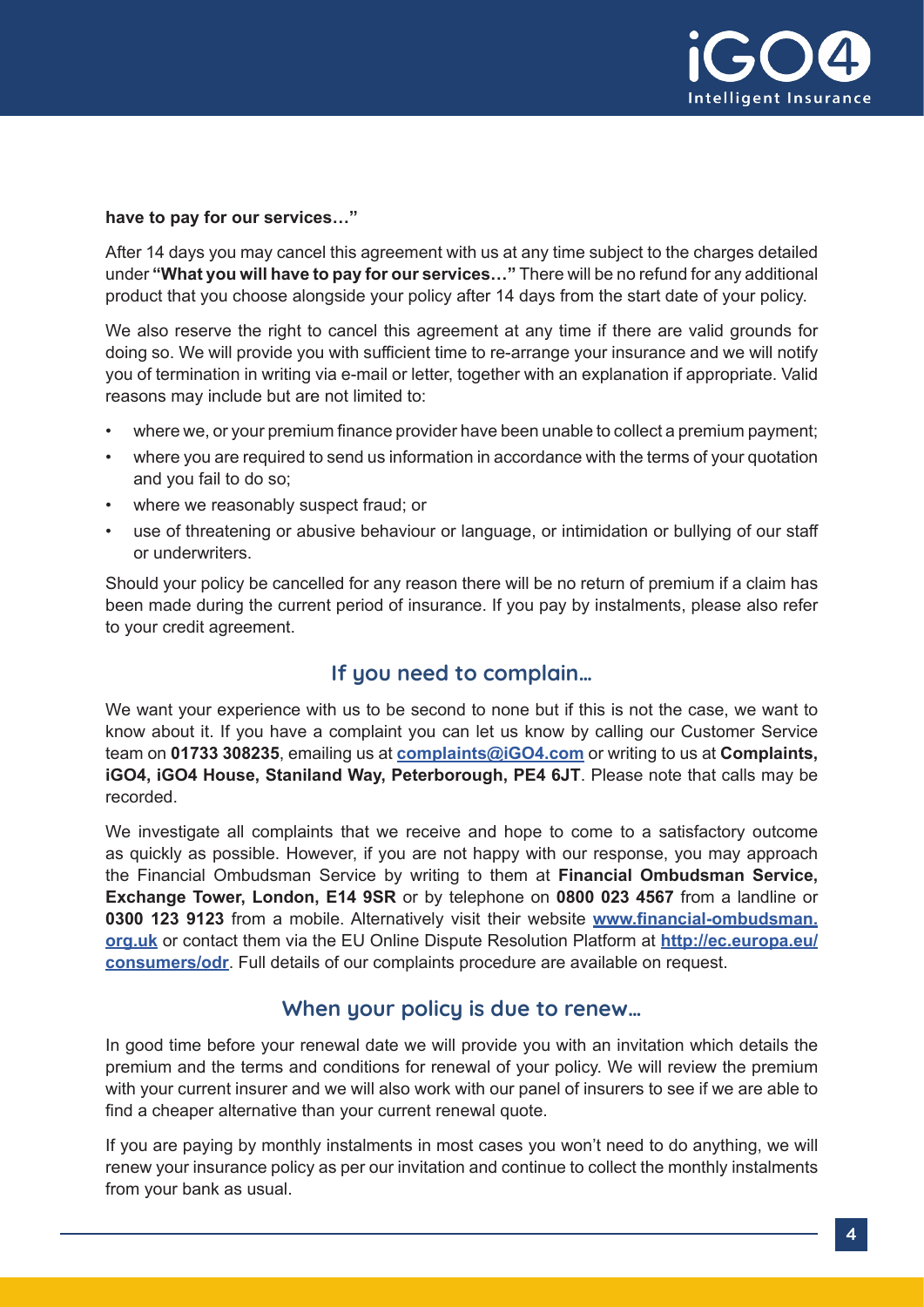

If you pay for your insurance in full by credit or debit card and have given permission for your card details to be stored for future automatic use, in most cases we will attempt to take payment using your card.

You will need to contact us before your cover runs out if you have not given us permission to use your card, you wish to use an alternative payment method or you do not want to renew your policy with us.

If for some reason we are unable to automatically renew your policy, we will contact you by e-mail in good time before your renewal date to let you know what needs to be done in order to continue your cover with iGO4.

# **The legal bit...**

iGO4 and you, the policyholder, are free to choose the law applicable to this contract but in the absence of agreement to the contrary, the law of the country in which you are resident at the time of contract conclusion will apply. If you are not resident in the United Kingdom, the law which will apply will be the law of England and Wales.

# **Financial Services Compensation Scheme (FSCS)…**

iGO4 and the insurer are covered by the Financial Services Compensation Scheme (FSCS). You may be entitled to compensation from the scheme if we are unable to meet our obligations. This depends on the type of insurance and the circumstances of a claim. Insurance arranging is covered for 90% of the claim without any upper limit and compulsory classes of insurance such as third party motor insurance are covered for 100% without any upper limit. Further information about compensation scheme arrangements are available from the FSCS on **[www.FSCS.org.uk](http://www.FSCS.org.uk)** or by telephoning **0800 678 1100**.